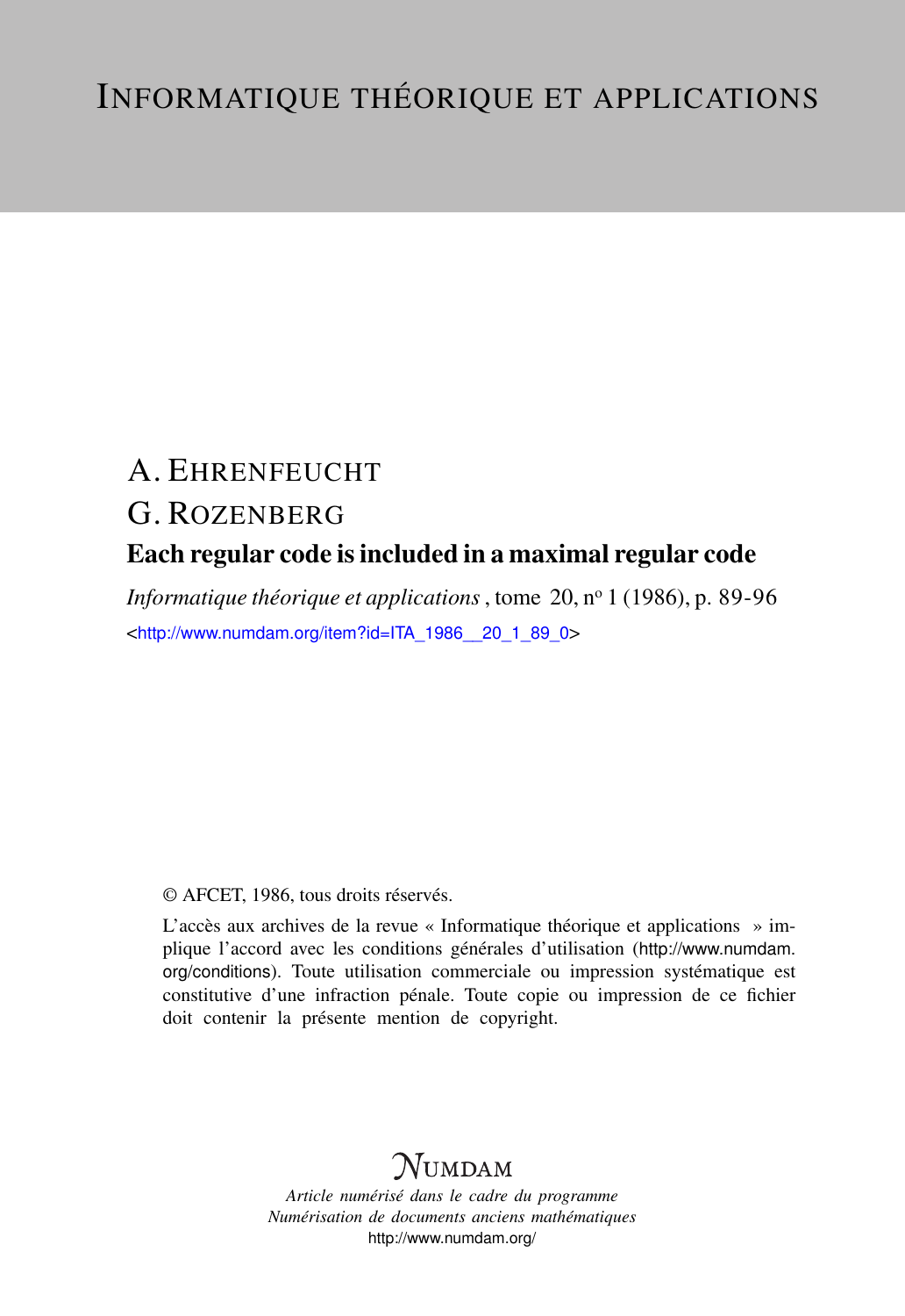Informatique théorique et Applications/Théoretical Informaties and Applications (vol. 20, n° 1, 1985, p. 89 à 96) rairma\$407

# **EACH REGULAR CODE IS INCLUDED IN A MAXIMAL REGULAR CODE (\*)**

by A. EHRENFEUCHT  $(1)$  and G. ROZENBERG  $(2)$ 

**Abstract. —** *It is proved that each regular code is included in a maximal regular code. A corollary of this result settles an open question from [R].* 

**Résumé. —** *On prouve que tout code rationnel est contenu dans un code rationnel maximal. Un corollaire de ce résultat répond à une question ouverte posée dans [R].*

## **INTRODUCTION**

A language  $C \Sigma^+$  is called a *code* if  $C^*$  is a free submonoid of  $\Sigma^*$  with base C. The theory of codes initiated by M. Schutzenberger [Sch] forms an interesting fragment of formal language theory. A code  $C \subseteq \Sigma^+$  is called *maximal* if, for any  $x \in \Sigma^* - C$ ,  $C \cup \{x\}$  is not a code. All codes are subsets of maximal codes and the investigation of maximal codes forms an active research area within the theory of codes *(see,* e. g., [BPS], [PI], [R] and [SM]). In particular one is often interested in the problem of the following kind: given a code *C* of type *X* (e. g. finite or regular) is it possible to find a maximal code *D* of type *X* such that  $C \subseteq D$ ?

It was shown in [R] that for finite codes this question gets a negative answer. Since then the following question remained open: is every finite code included in a maximal regular code? Obviously any finite (resp. regular) prefix code is included in a finite (resp. regular) maximal prefix code. Recently it was shown in [P2] that every *finite biprefix* code is included in a maximal biprefix regular code.

In this paper we provide a positive answer to the above question. As a matter of fact we prove a more gênerai resuit (theorem 5): each *regular* code is included in a regular maximal code. We would like to emphasize the

<sup>(\*)</sup> Received May 1984, revised April 1985.

<sup>(\*)</sup> Department of Computer Science, University of Colorado, Boulder, Colorado 80309.

<sup>(</sup> 2 ) Institute of Applied Mathematics and Computer Science, University of Leiden, Leiden, The Netherlands.

Informatique théorique et Applications/Théoretical Informaties and Applications ISSN en cours 86/01 898/\$ 2.80/© Gauthier-Villars.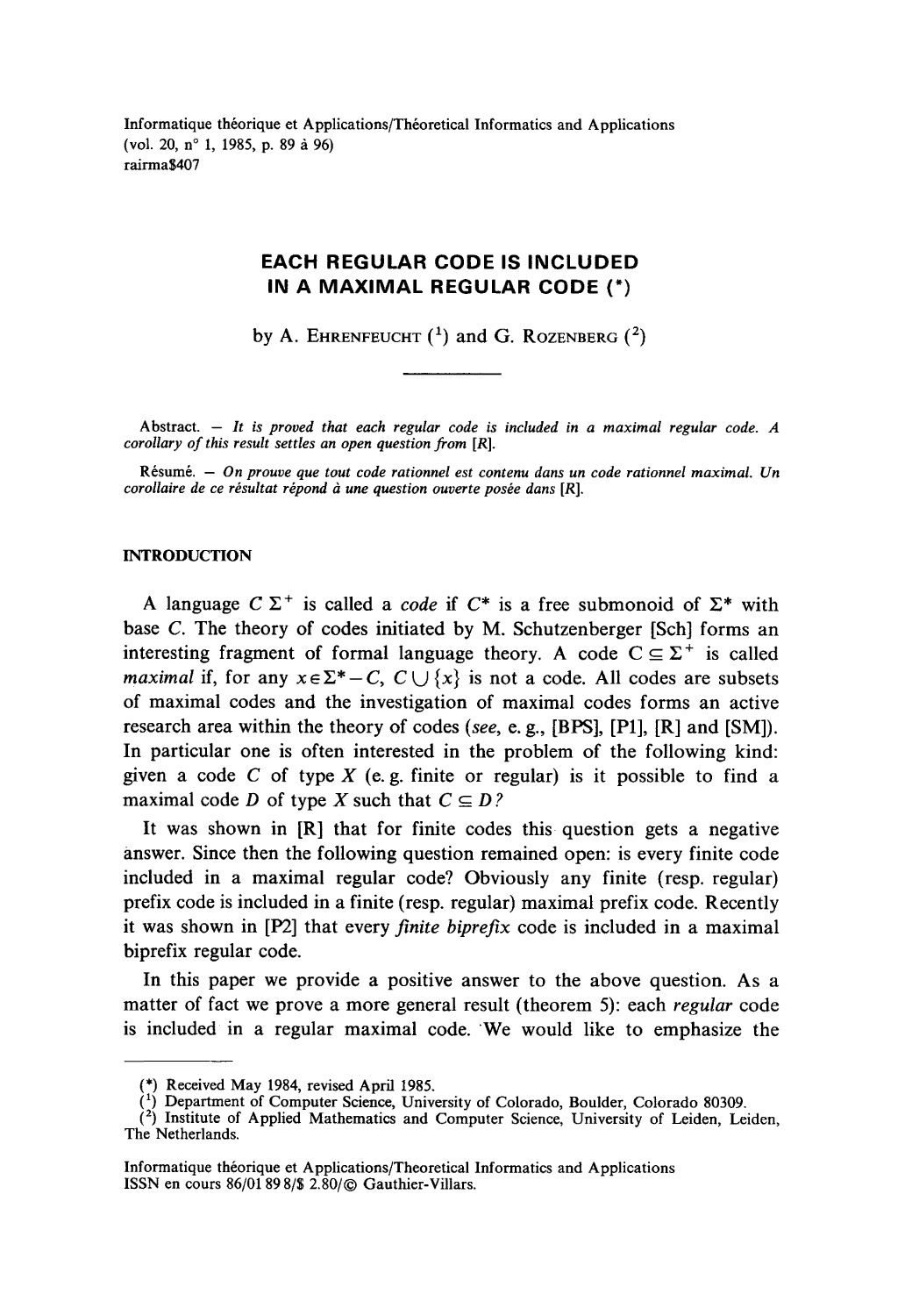following: *the new resuit presented in this paper is theorem* 5; most of the other results is in one form or the other (and perhaps in a different terminology) retrievable from the literature. However we have decided to make this paper rather self-contained and to provide all the needed results with their (sometimes different from the literature) proofs carried out in a "uniform manner".

We assume the reader to be familiar with basic formal language theory  $-\text{in}$ particular with rudimentary theory of regular languages *(see,* e. g., [S]).

#### **PRELIMINARIES**

We use mostly standard language theoretic notation and terminology.

For a set *A, #A* dénotes the cardinality of *A.*

For sets *A, B, A — B* dénotes the set theoretic différence of *A* and *B.*

For a word x,  $|x|$  denotes its length and *first* (x) denotes the first letter of x; if  $x = x_1 y x_2$  then y is called a *subword* of x (also referred to as a *segment* or a *factor* of x). The set of all subwords of x is denoted by  $\text{sub}(x)$ and for a language K,  $sub(K) = \bigcup sub(x)$ . *xeK*

A nonempty word x is called *bordered* if  $x = yzy$  for a nonempty word y; otherwise x is called *unbordered.*

A language  $C \subseteq \Sigma^+$  is called a *code* if every word  $y \in C^+$  satisfies the following condition:

if  $y = u_1 \dots u_n$  and  $y = x_1 \dots x_m$  for n,  $m \ge 1$  and  $u_1, \dots, u_n, x_1, \dots, x_m \in C$ then  $n = m$  and  $u_i = x_i$  for  $1 \le i \le n$ . (In other words, *y* has a unique representation in C; subwords  $u_1, \ldots, u_n$  of this representation are referred to as C*blocks* of *y).*

A code  $C \subseteq \Sigma^+$  is called *maximal* if, for each  $x \in \Sigma^* - C$ ,  $C \cup \{x\}$  is not a code.

In the sequel of this paper we consider an arbitrary but fixed alphabet  $\Sigma$ *where*  $\sigma = \#\Sigma > 1$ ; all languages we will consider are over  $\Sigma$ .

For a language *K* and a positive integer *n*,  $L_n(K) = \{w \in K : |w| = n\}$  and  $\alpha_n(K) = \# L_n(K).$ 

We will define now and recall a number of notions concerning languages — they will be central to our paper.

Let  $K \subseteq \Sigma^+$ .

(1) K is *dense* if  $x \in sub(K^*)$  for each  $x \in \Sigma^*$ .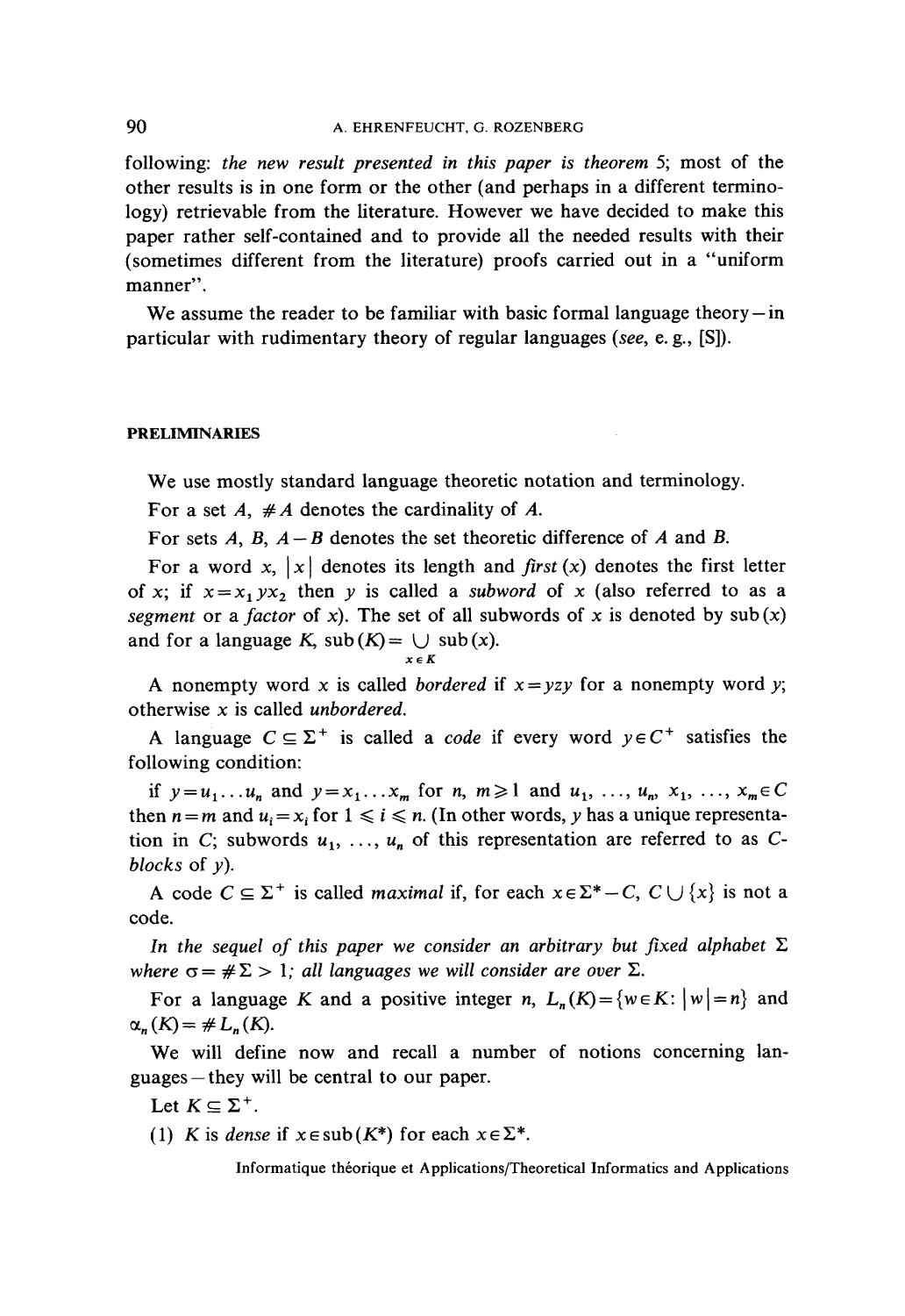(2) *K* is *fast* if there exists a positive integer *n* such that for each  $w \in sub(K^*)$ there exist  $x, y \in \Sigma^*$  such that  $|xy| \leq n$  and  $xwy \in K^*$ .

(3) K is *rich* if there exists a positive integer e such that  $\alpha_m(K^*) \geq \sigma^m/e$ for infinitely many positive integers  $m$ .

#### RESULTS

In this section we investigate the problem how various properties of a code (such as: fast, dense, rich, regular and maximal) influence each other. Once this relationship is explored we can settle the problem of completing a regular code to a regular maximal code.

Our first result is known *(see* [SM]). However for the sake of completeness we provide its proof (which is different from the proof in [SM]).

THEOREM 1: *Each maximal code is dense,*

*Proof:* First we prove the following result.

CLAIM 1: *Let C be a code that is not dense. There exists an unbordered word*  $w_c$  *such that*  $w_c \notin \text{sub}(C^*)$ .

*Proof of Claim* 1: Since *C* is not dense, there exists a word  $z \notin \text{sub}(C^*)$ . Let  $b \in \Sigma$  be such that  $b \neq first$  (z) and let  $w_c = zb^{|z|}$ . Clearly  $w_c$  is unbordered. Moreover  $w_c \notin sub(C^*)$ , because  $z \notin sub(C^*)$ .

Thus claim 1 holds.  $\blacksquare$ 

Now we prove theorem 1 as follows.

Let C be a maximal code.

Assume to the contrary that C is not dense. Then let  $w_c$  be an unbordered word satisfying the statement of claim 1.

Consider  $D = C \cup \{w_c\}$ . Let y be an arbitrary word in  $D^+$ . Since  $w_c$  is unbordered, y has a unique representation of the form  $y = x_0 w_c x_1 w_c \dots w_c x_n$ where  $n \ge 0$  (that is if  $y = u_0 w_c u_1 w_c \ldots w_c u_m$  where  $m \ge 0$  then  $m = n$  and  $u_i = x_i$  for  $1 \le i \le n$ ). Since *C* is a code and  $w_c \notin sub(C^*)$ , *y* has a unique representation in *D*. Thus *D* is a code.

Since  $C \subseteq D$  and  $w_c \notin sub(C^*)$  we get a contradiction (to the fact that C is maximal).

Consequently C must be dense and theorem 1 holds.  $\blacksquare$ 

THEOREM 2: *Each rich code is maximal*

*Proof:* Let *C* be a rich code and let e be a positive integer constant satisfying the définition of richness for C.

vol. 20, n° 1, 1986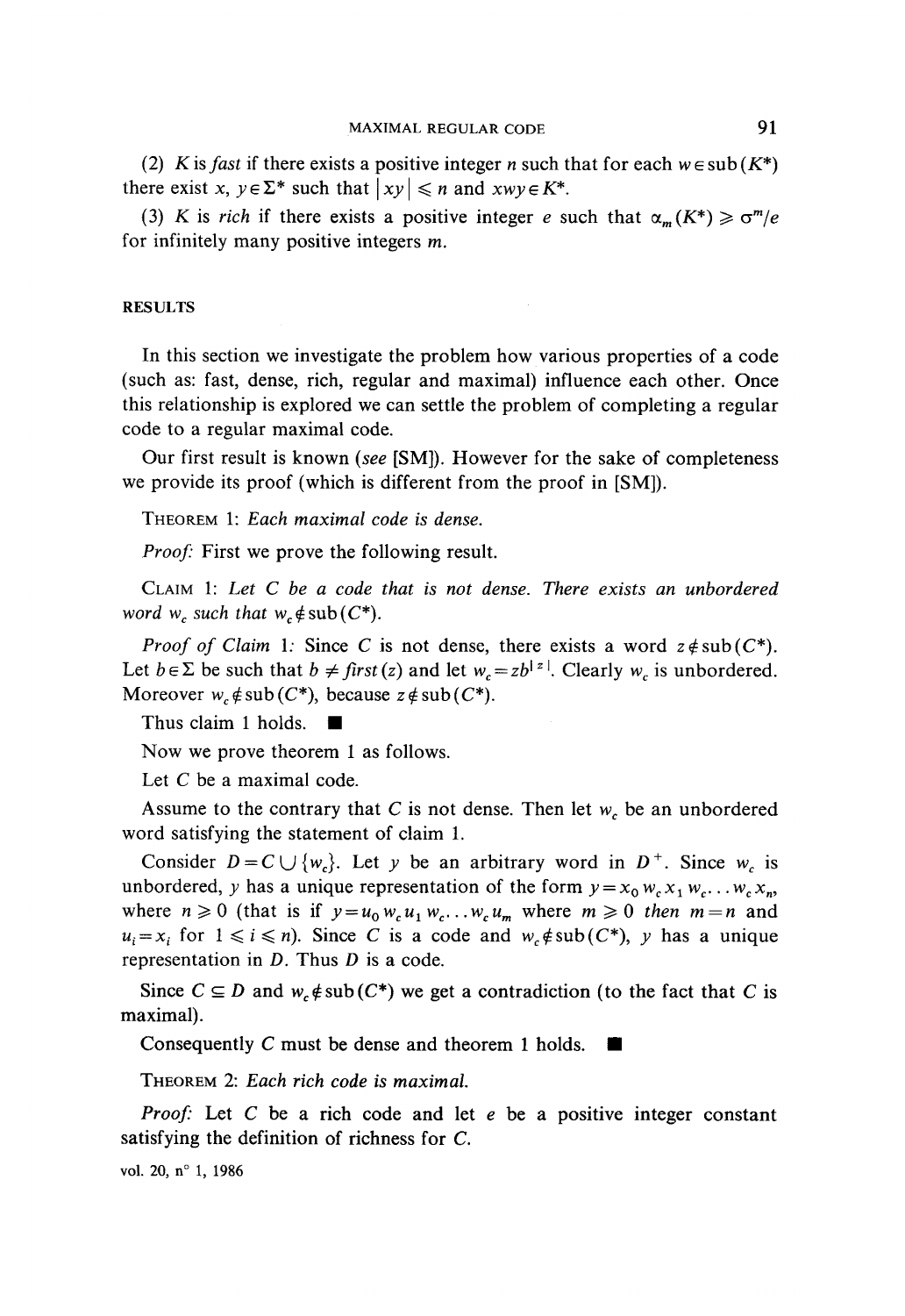Assume to the contrary that *C* is not maximal Let *z* be a word such that  $B = C \cup \{z\}$  is a code; let  $|z| = t$ .

Let *k* be a positive integer. Let  $n_1, \ldots, n_k$  be a sequence of positive integers such that:

$$
n_1 < n_2 < \ldots < n_k \quad \text{and} \quad \alpha_{n_i}(C^*) \geq \frac{\sigma^{n_i}}{e}.\tag{1}
$$

(Since  $C$  is rich and  $e$  satisfies the definition of richness of  $C$ , such a sequence exists.)

Consider  $r = n_1 + n_2 + \ldots + n_k + kt$ . Clearly:

$$
\alpha_r(B^*) \leq \sigma^r. \tag{2}
$$

On the other hand let us consider an arbitrary permutation  $i_1, \ldots, i_k$  of the set  $\{1, ..., k\}$ . Let  $y_{i_1} \in L_{n_{i_1}}(C^*)$ , ...,  $y_{i_k} \in L_{n_{i_k}}(C^*)$  and let  $\gamma(i_1, \ldots, i_k) = y_{i_1} z y_{i_2} z \ldots y_{i_k} z$ . Since *B* is a code, if  $(j_1, \ldots, j_k)$  is a permutation of  $\{1, \ldots, k\}$  different from  $(i_1, \ldots, i_k)$ , then  $\gamma(i_1, \ldots, i_k) \neq \gamma(j_1, \ldots, j_k)$ . Consequently from (1) it follows that:

$$
\frac{\sigma^{n_1}}{e} \frac{\sigma^{n_2}}{e} \dots \frac{\sigma^{n_k}}{e} k! \leq \alpha_r(B^*). \tag{3}
$$

From (2) and (3) it follows that:

$$
k! \leq e^k \sigma^{tk} = (e \sigma^t)^k. \tag{4}
$$

Since  $e\sigma^t$  is a constant (independent of k), there exists a positive integer  $k_0$  such that, for all  $s \geq k_0$ ,  $s! > (e \sigma^t)^s$ . Consequently (4) yields a contradiction *(k* was chosen to be an arbitrary positive integer).

Thus C must be maximal and theorem 2 holds.  $\blacksquare$ 

THEOREM 3: *Each regular code is fast.*

*Proof:* Obvious. ■

THEOREM 4: *Each dense and fast code is rich,*

*Proof:* Let C be a code that is dense and fast. Then there exists a finite set *F* of ordered pairs of words from  $\Sigma^*$  such that for each  $w \in \Sigma^*$  there exists  $(x, y) \in F$  such that  $xwy \in C^*$ . Let  $q = \max\{|xy|: (x, y) \in F\}$ ,  $f = \#F$  and  $d = f \sigma^q$ .

CLAIM 2: For each positive integer n there exists a positive integer  $m \le n + q$ *such that*  $\alpha_m(C^*) \geq \sigma^m/d$ *.*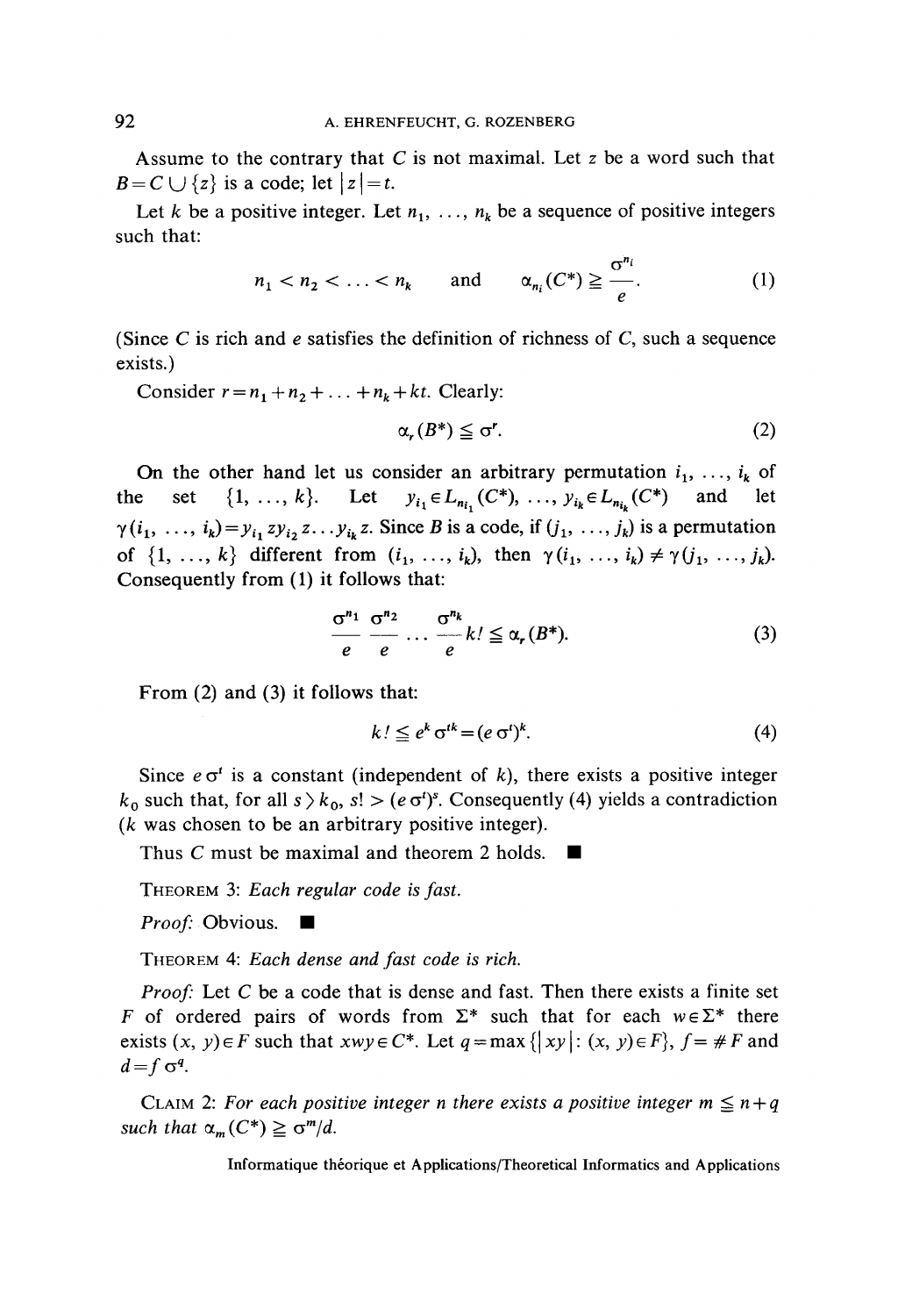*Proof of claim 2:* Let for each  $w \in \Sigma^*$ , pair (w) be a fixed element  $(x, y)$  of *F* such that  $xwy \in C^*$ .

Let *n* be a positive integer. Let:

 $E(n, x, y) = \{w \in L_n(\Sigma^*) : pair(w) = (x, y)\}.$ 

Clearly for some  $(x_0, y_0) \in F$ ,  $\# E(n, x_0, y_0) \geq \sigma^n/f$ . Let  $p = |x_0 y_0|$ . Then

Hence:

$$
\alpha_{n+p}(C^*) \geq \frac{\sigma^n}{f} = \frac{\sigma^{n+p}}{f\sigma^p} \geq \frac{\sigma^{n+p}}{f\sigma^q} \geq \frac{\sigma^{n+p}}{d}.
$$

Thus if we choose  $m = n + p$  we get  $m \le n + q$  and claim 2 holds. Now theorem 4 follows directly from claim 2. •

REMARK: Theorems 2 and 4 together are more general than theorem 7.4 (due to Schutzenberger) from [E]. However, it is pointed out by D. Perrin in [P3] that a proof of the gênerai case can be retrieved from the proof of theorem 9.3 in [E].  $\blacksquare$ 

THEOREM 5: *Let C be a regular code, There exists a code D which is dense, fast, regular and such that*  $C \subseteq D$ .

*Proof:* Let *C* be a regular code.

We consider separately two cases.

 $(i)$  C is dense.

Then the theorem follows from theorem 3 (take  $D = C$ ).

(ii)  $C$  is not dense.

Then, by claim 1, there exists an unbordered word  $w_c$  such that  $w_c \notin sub(C^*)$ .

Let:

$$
A = \{w_c x_1 w_c x_2 \dots w_c x_n w_c : n \ge 1, x_i \notin C^* \text{ and } w_c \notin \text{sub}(x_i)\}
$$

and let  $D = C \cup \{w_c\} \cup A$ .

CLAIM 3: *D is a code.*

*Proof of Claim* 3: Let  $y \in D^+$ . Since  $w_c$  is unbordered, y has a unique representation of the form  $y = x_1 w_c x_2 w_c \dots w_c x_n$  (that is we can uniquely distinguish all occurrences of *wc* in *y).*

This representation provides the basis for the division of  $y$  into  $D$ -blocks which is obtained as follows:

(1) A subword  $w_c x_j w_c x_{j+1} \ldots w_c x_{j+l} w_c$  constitutes a D-block (corresponding to *A*) if  $2 \leq j \leq n-1$ ,  $j+l \leq n-1$ ,  $x_j$ , ...,  $x_{j+l} \notin C^*$  and  $x_{j-1}$ ,  $x_{j+l+1} \in C^*$ ; such a *D*-block is referred to as an *A-block*.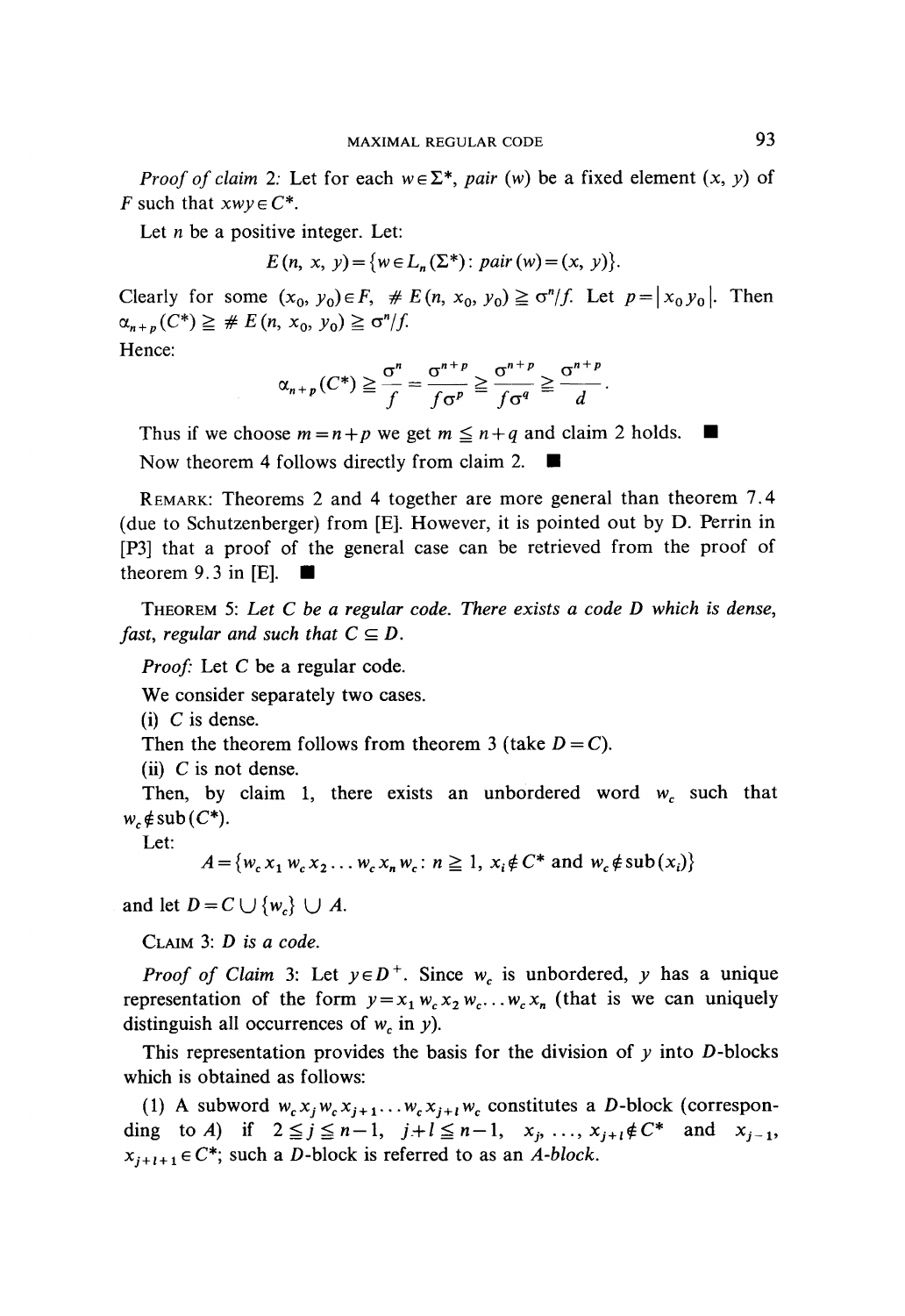(2) Ail occurrences of *wc* not involved in A-blocks are also D-blocks.

(3) All  $x_i$ 's which are not involved in A-blocks must be in  $C^*$  and so they are uniquely divisible in D-blocks (really C-biocks).

The definition of *A* and the fact that  $w_e \notin sub(C^*)$  and  $w_e$  is unbordered guarantee that such a division is unique.

Hence *D* is a code and claim 3 holds.  $\blacksquare$ 

CLAIM 4: *D is dense.*

*Proof of claim* 4: Let  $u \in \Sigma^*$ .

Consider  $y = w_c uw_c$ . Reasoning as in the proof of claim 3 we get a (unique) representation of  $y$  in  $D^+$ .

Thus *D* is dense and claim 4 holds.

CLAIM 5: *D is regular.*

*Proof:* Obvious. ■

CLAIM 6: *D is fast.*

*Proof:* This follows from claim 5 and theorem 3.

Now theorem 5 follows from claims 3 through 5. •

Our results yield two interesting corollaries. The first one solves an open problem from the theory of codes *(see,* e. g., [R] *and* [P2]). As a matter of fact it provides a more general result: Restivo has asked  $([R])$  whether an arbitrary *fînite* code can be completed to a maximal regular code —we show that even an arbitrary *regular* code can be completed to a maximal regular code.

COROLLARY 1: *Let C be a code. If C is regular, then there exists a code D such that*  $C \subseteq D$ , *D is maximal and D is regular.* 

*Proof:* Let C be a regular code.

By theorem 5 there exists a regular code *D* such that  $C \subseteq D$ , *D* is fast and dense.

Thus, by theorem 4, *D* is rich and so, by theorem 2, *D* is maximal.

Hence corollary 1 holds. •

Secondly, we notice that theorems 1 through 4 provide an alternative proof of the theorem by Schutzenberger *(see* [E], p. 94).

COROLLARY 2: *Let C be a regular code. Then C is maximal if and only if C is dense.*

*Proof:* It follows directly from theorems 1 through 4.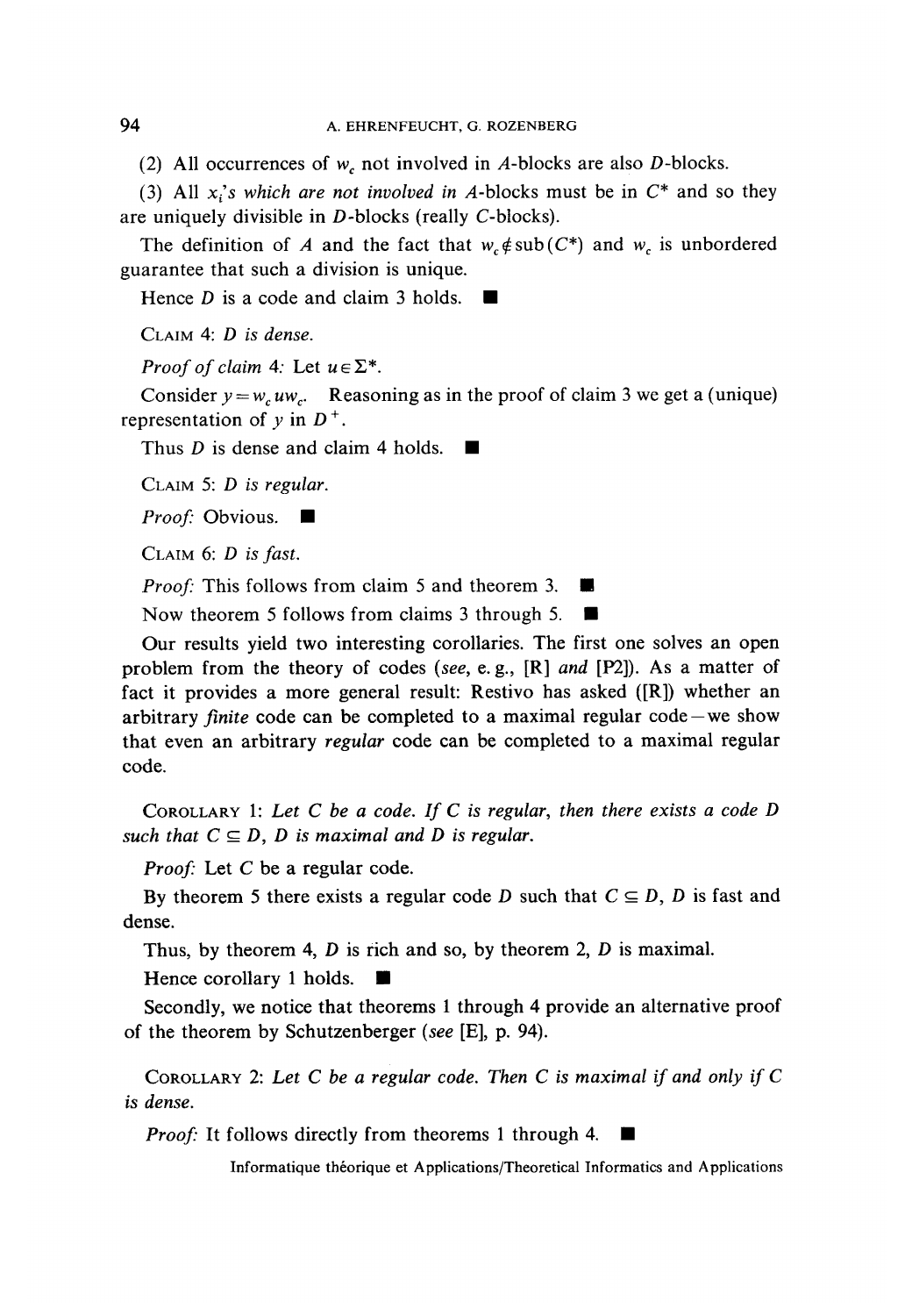## MAXIMAL REGULAR CODE 95

### **DISCUSSION**

We have established a number of relationships between dense, fast, rich, maximal and regular codes. Using these relationships we were able to demonstrate that each regular code is included in a maximal regular code.

In particular we have demonstrated that each rich code is maximal and each maximal code is dense. Hence each rich code is dense. We provide now a "direct" proof of this result —we believe it sheds a different light on this relationship.

COROLLARY 3: *Each rich code is dense.*

*Proof:* Let *C* be a rich code.

Assume that *C* is not dense. Hence there exists a word  $z \notin sub(C^*)$ ; let  $|z| = t$ . Let *n* be an arbitrary positive integer; *n* can be represented in the form  $n = k_1 t + k_2$  for some  $k \ge 0$  and  $k_2 < t$ . An arbitrary word from  $L_n(C^+)$ can be (starting from the left end) divided into  $k_1$  consecutive subwords of length  $t$  leaving a suffix of length  $k_2$ . Thus:

$$
\alpha_n(C^+) < (\sigma^t - 1)^{k_1} \sigma^{k_2}.
$$

Consequently:

$$
\frac{\alpha_n(C^+)}{\sigma^n} < \frac{(\sigma^t - 1)^{k_1} \sigma^{k_2}}{\sigma^n} = \frac{(\sigma^t - 1)^{k_1} \sigma^{k_2}}{\sigma^{t k_1} \sigma^{k_2}} = \left(1 - \frac{1}{\sigma^t}\right)^{k_1}.
$$

Hence:

$$
\lim_{n \to \infty} \frac{\alpha_n (C^+)}{\sigma^n} = 0
$$

which contradicts the fact that C is rich.

Consequently C must be dense and the result holds.  $\blacksquare$ 

To put some of the dependencies we have demonstrated in a better perspective we provide now the following result.

THEOREM 6: *There exists a maximal code which is not rich.*

*Proof:* Consider the family of all full binary trees in which leafs are labelled by *a* and all inner nodes are labelled by *b.* Consider now all postfix notations for these trees—in this way we get the language  $P \subseteq \{a, b\}^+$ . It is well known that  $P$  is a code (every forest of full binary trees has a unique representation in the postfix notation).

Consider an arbitrary word  $z \in \{a, b\}^+ - P$ . Clearly  $a^{|z|+1} z \in P^+$  (we parse  $a^{|z|+1}$ z from right to left assigning +1 to *a* and -1 to *b*; then each subword yielding by summation weight  $+1$  is a tree corresponding to an element of vol. 20, n° 1, 1986